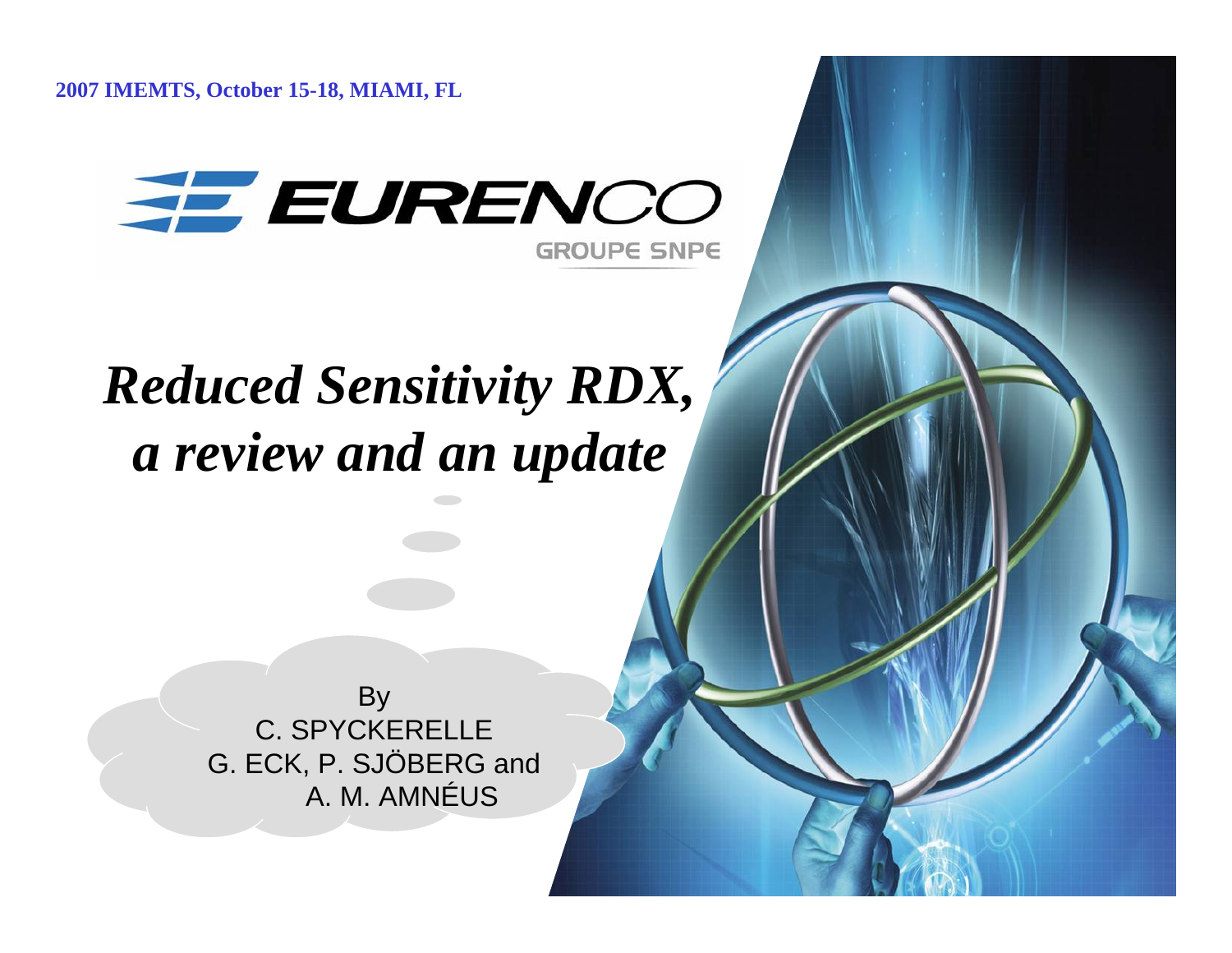

#### Presentation Outline

# **RS-RDX: state of the art RS-RDX:update Conclusions**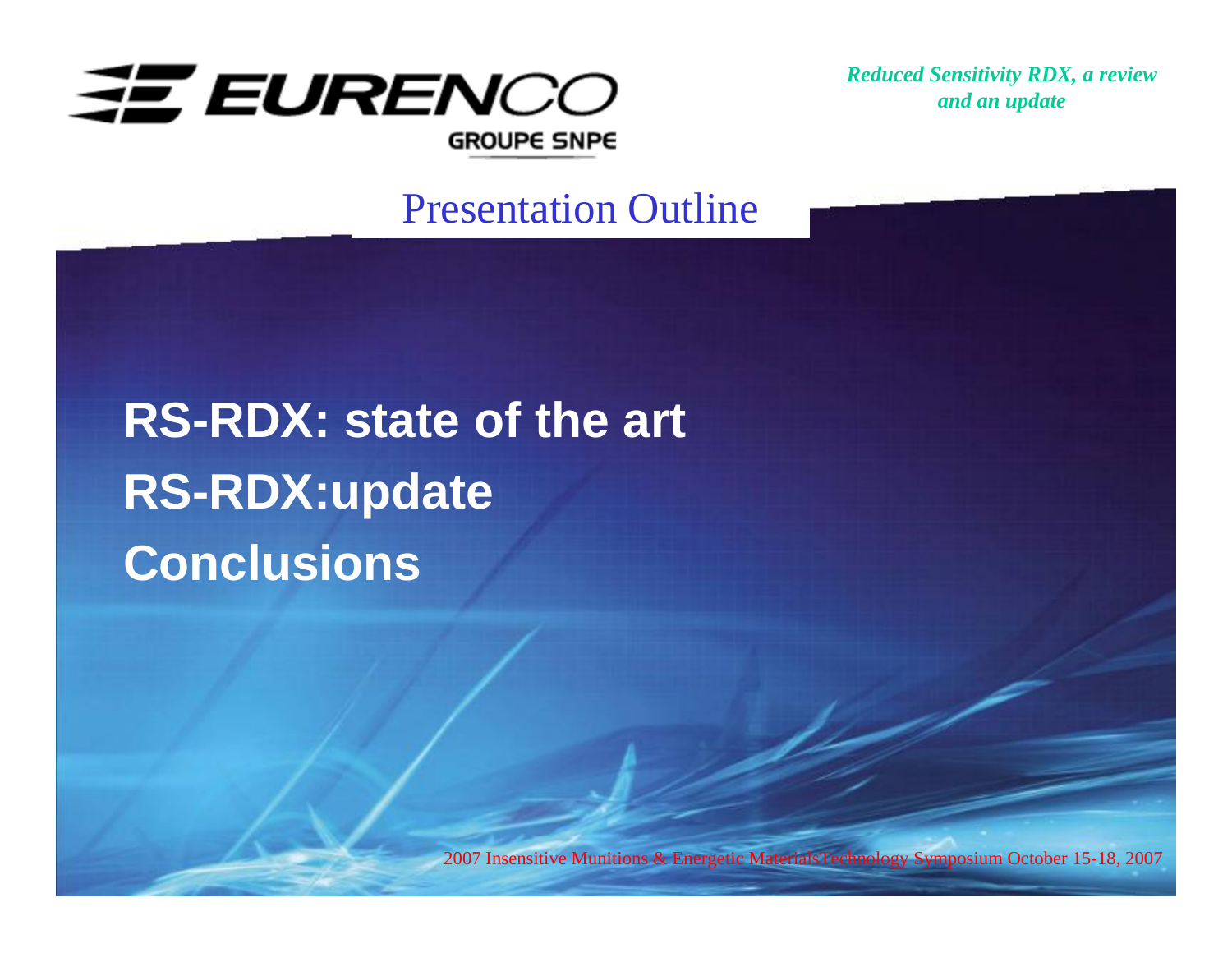

#### State of the Art



# **The ways to IM** (Insensitive Munition)

require

**Modelling and simulation Barriers and Packaging Venting Devices Propellants Explosive…**

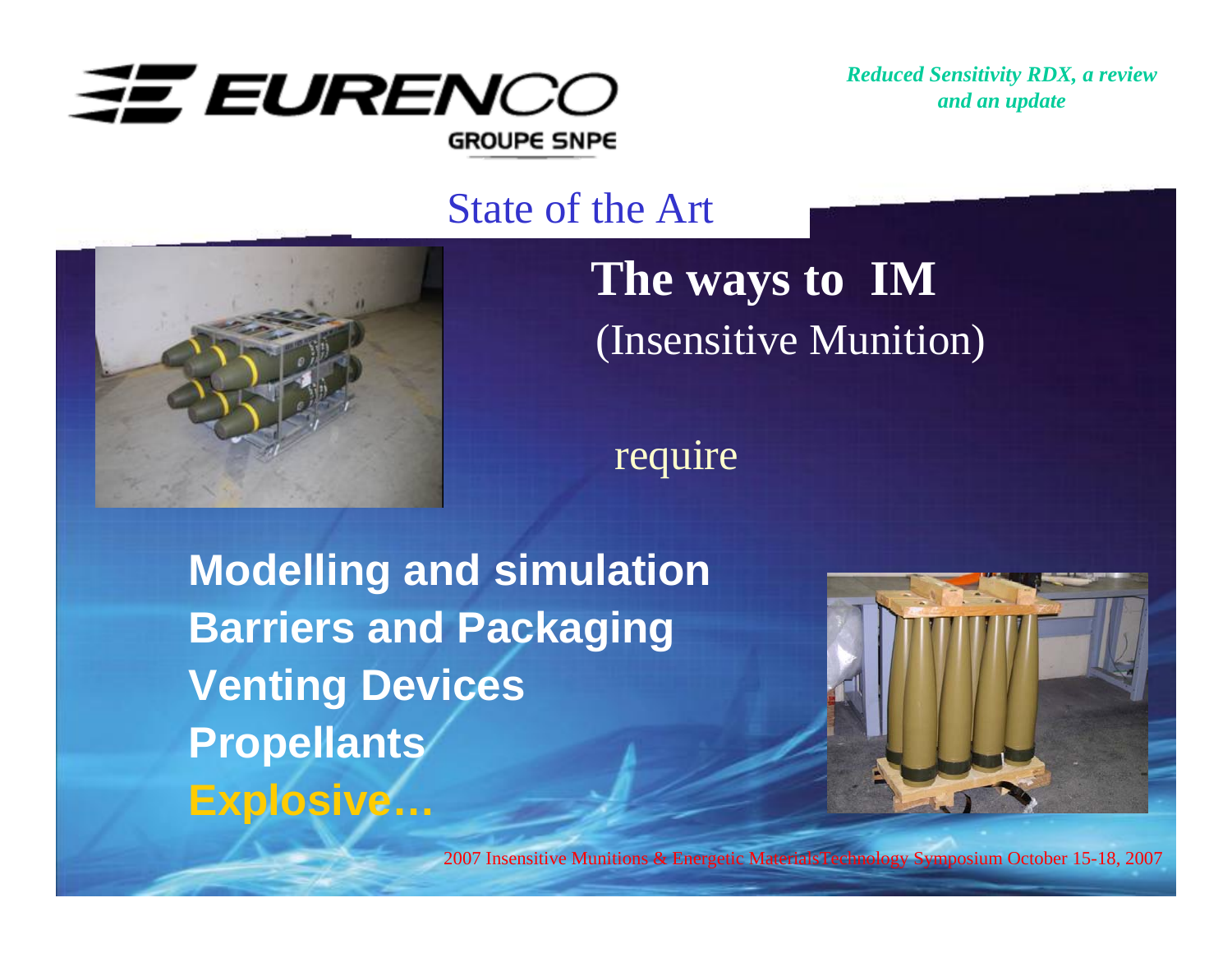

**IM** (Insensitive Munition)

State of the Art

**Explosive**

**-use of Intrinsically Insensitive Explosives such as TATB , NTO, GUDN…**

**-improve the properties of classical explosives such as RDX ( reduce the sensitivity of Nitramine crystals )**

# ª **I-RDX®**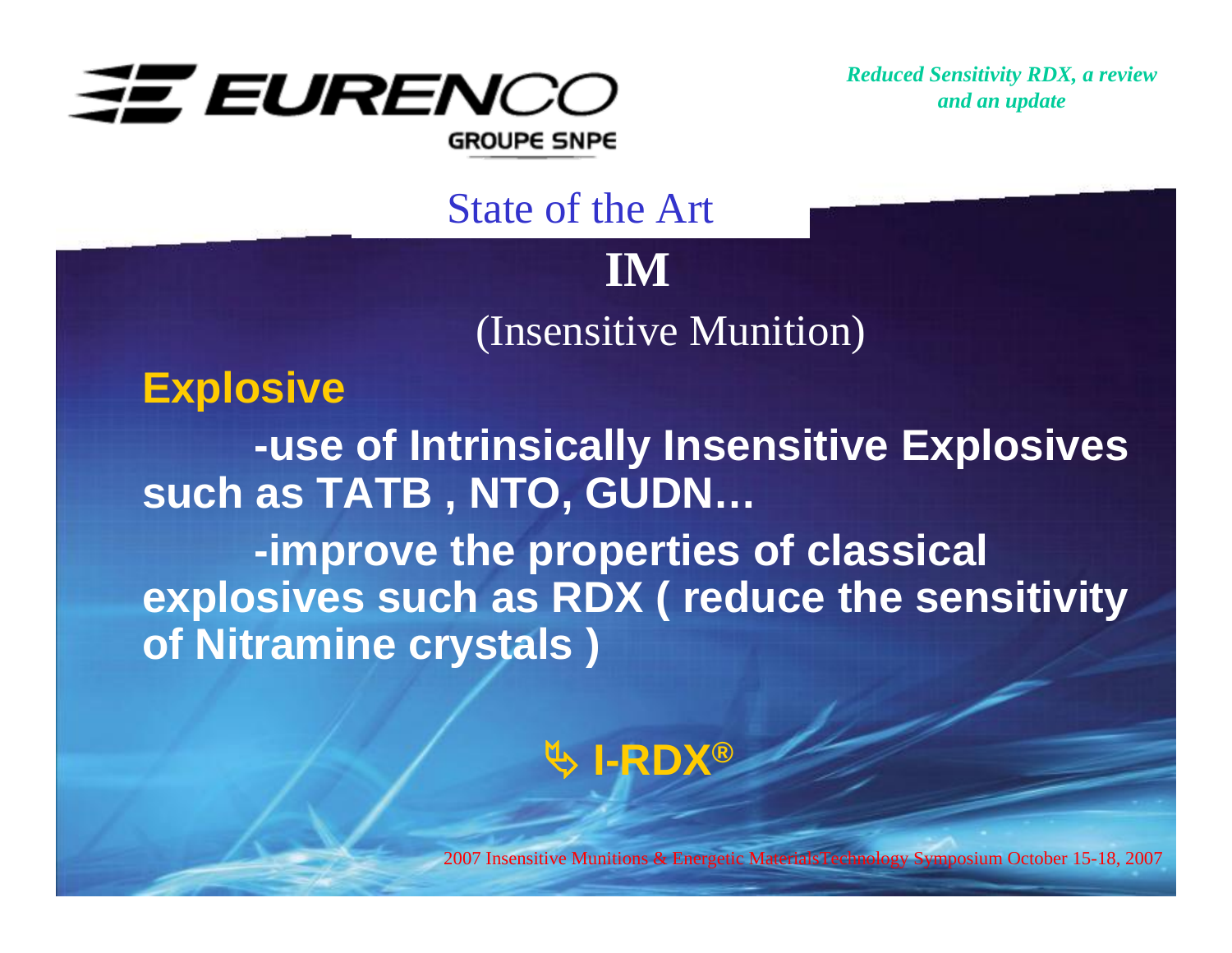

**RS-RDX**State of the Art

#### **Reduction of the sensitivity of nitramine crystals:**

**A special RDX with a** *lower level of shock sensitivity lower level of shock sensitivity* **than regular RDX, called I-RDX® has been**  industrially produced by EURENCO for *more than 40 years 40 years*

**Up to now, benefit of this low shock sensitivity I-RDX<sup>®</sup> is mainly acknowledged when I-RDX<sup>®</sup> is used** *in Cast PBX in Cast PBX*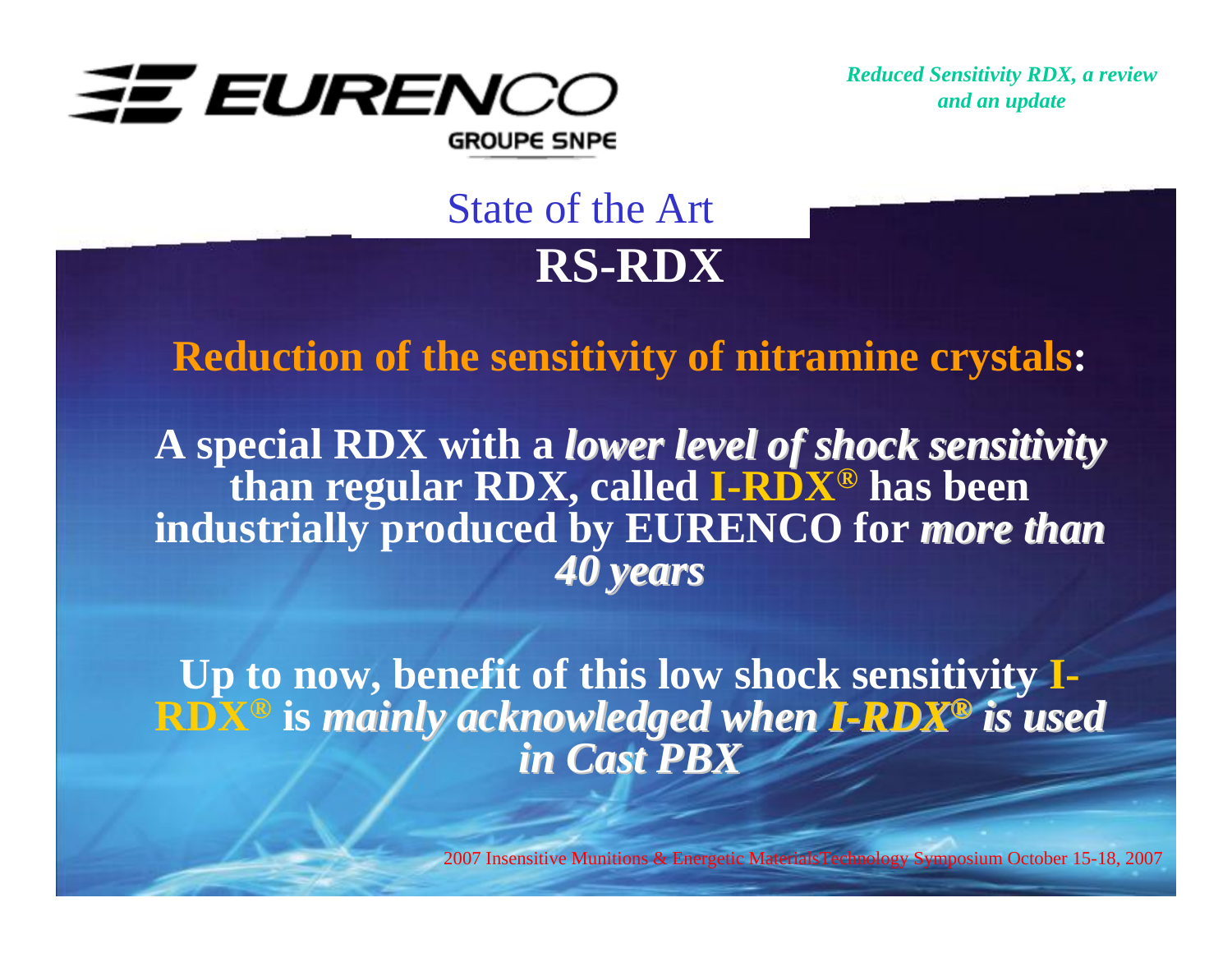

#### State of the Art

# **RS-RDX**

#### **Reduction of the sensitivity of nitramine crystals:**



*End of 1990th*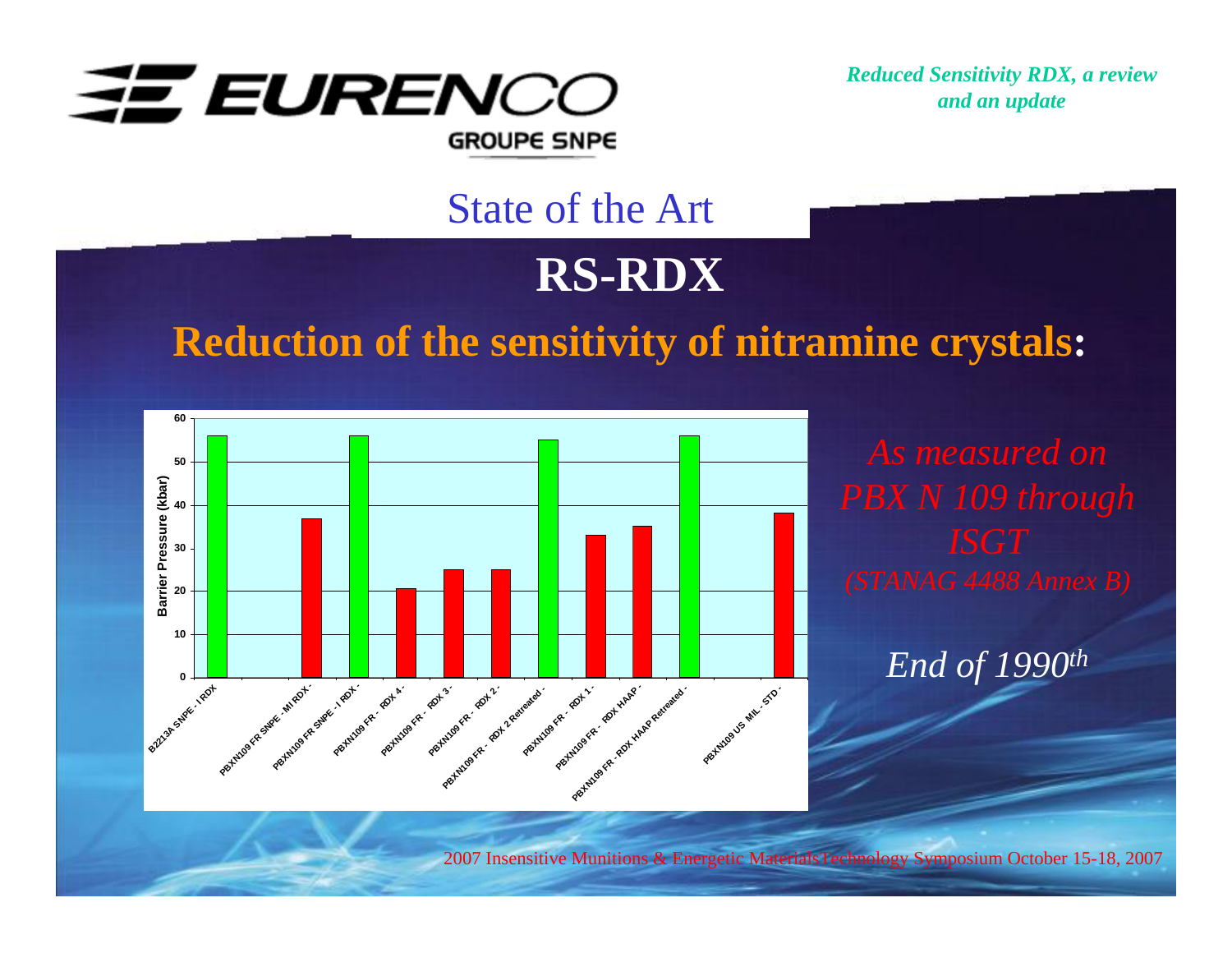

## State of the Art

# **RS-RDX**

**That is why RS-RDX has become of major interest for IM community**

**From work done (including a Round Robin test) : Other RDX manufacturers have RS-RDX** ª**Based on Woolwich process, three producers (including EURENCO) do have a RS-RDX quality** ª**Based on Bachmann process, one producer do have a RS RDX quality.**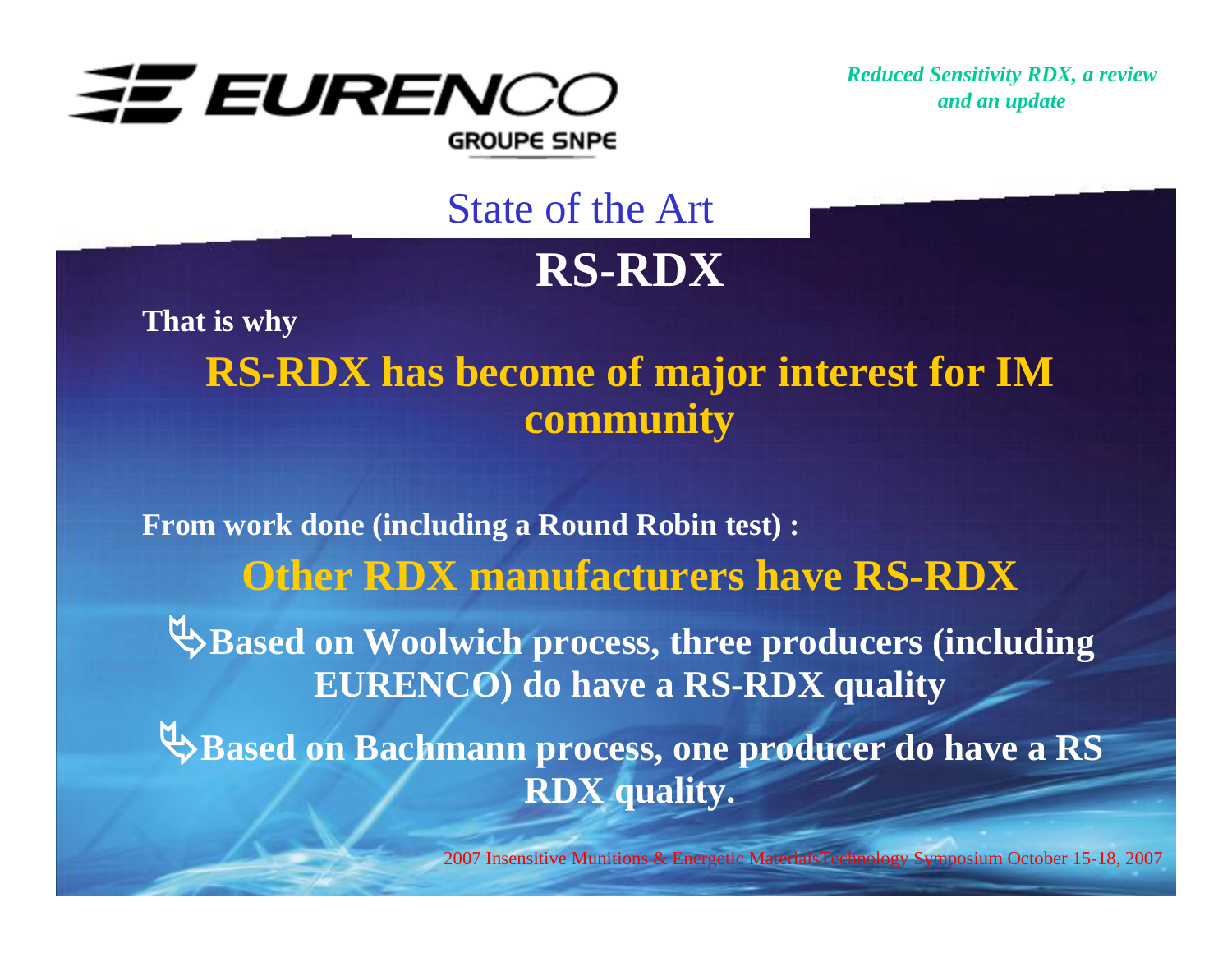

**RS-RDX**State of the Art

**From work already done :**

•**RDX produced by the standard Woolwich process leads to:** ª**Product with low levels of shock sensitivity and no reversion after ageing** •**RDX produced by the standard Bachmann process leads to:** ª**products of higher level of sensitivity or** ª**products which after adapted recrystallization in order to produce RS-RDX, may not remain «***insensitive***» after ageing**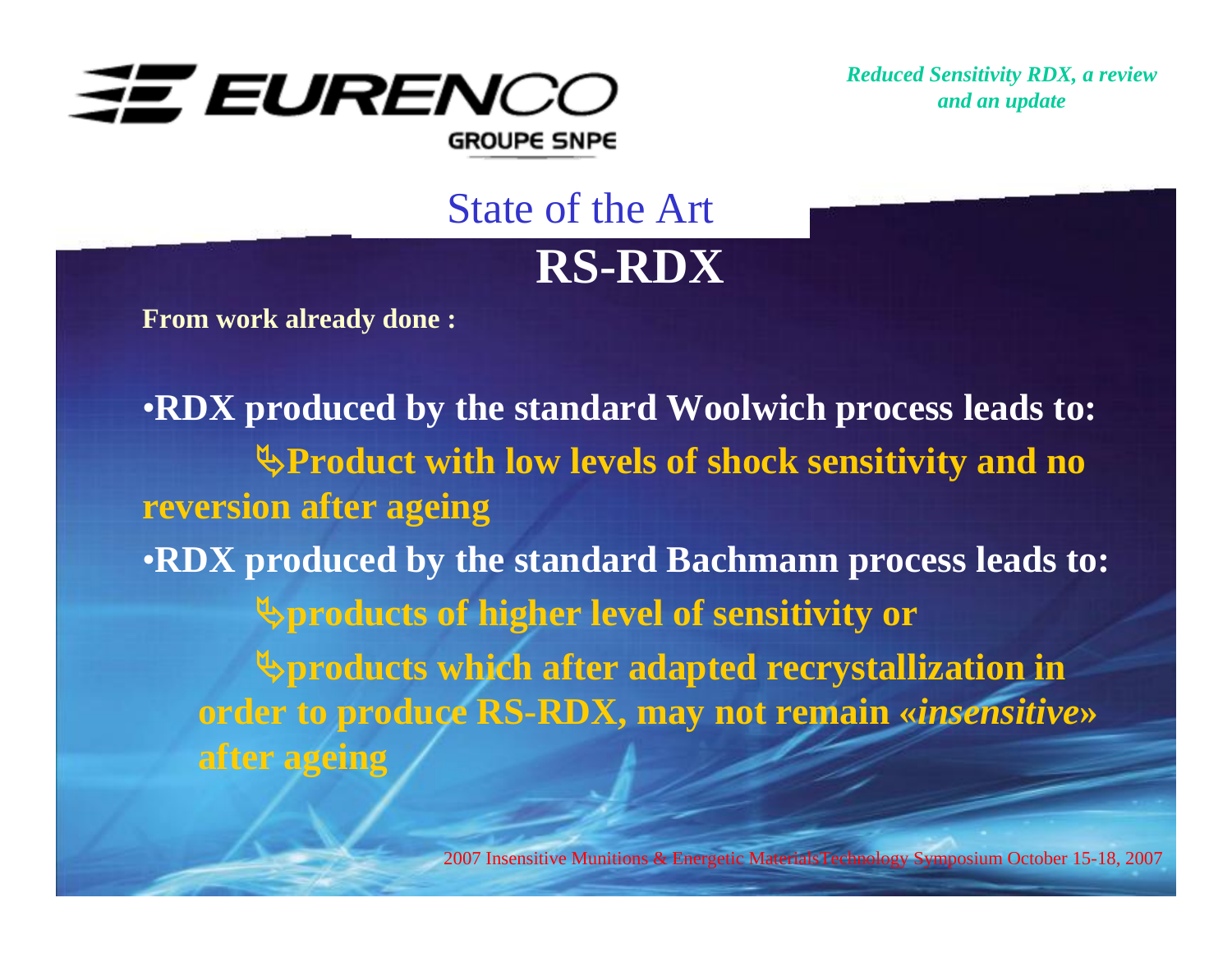

**RS-RDX**State of the Art

**From work already done :**

# **As one of the main differences between Bachmann and Woolwich process is the residual content of HMX:**

ª**it has been claimed that the presence of HMX in RDX should have an influence on the level of shock sensitivity**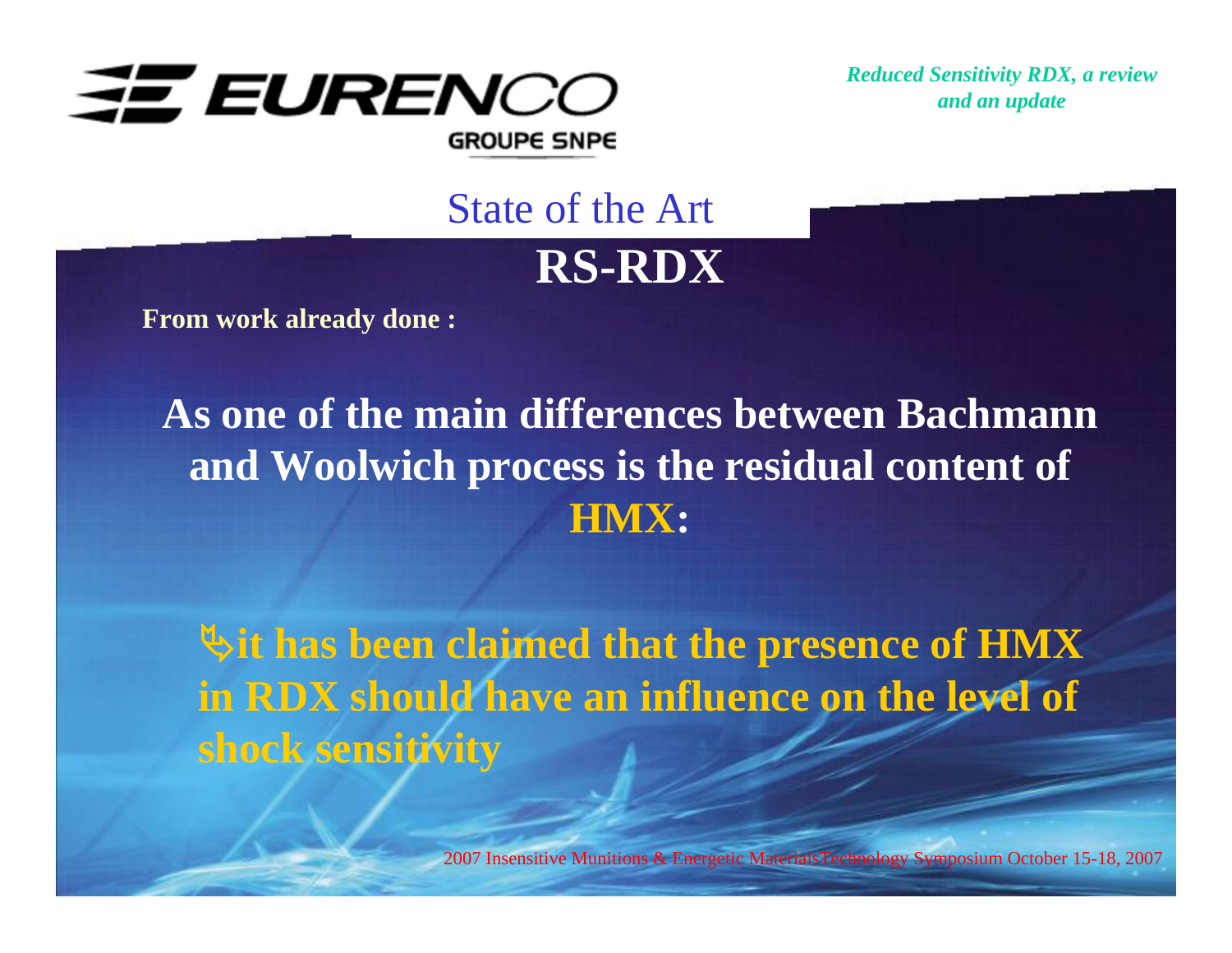

State of the Art

### **HMX role**

**From work already done** ª**PBXN 109 prepared** )**with a mixture of I-RDX® and HMX, or**  )**with RDX obtained by recrystallization of a mixture of I-RDX® and a small amount of HMX (ca 0.5 %) behave like PBXN 109 prepared with I-RDX®** ª**PBXN 109 prepared** ) **with RDX obtained by recrystallization of a mixture of I-RDX® and a higher amount of HMX (ca 5 %) is more sensitive than PBXN 109 prepared with I-RDX®**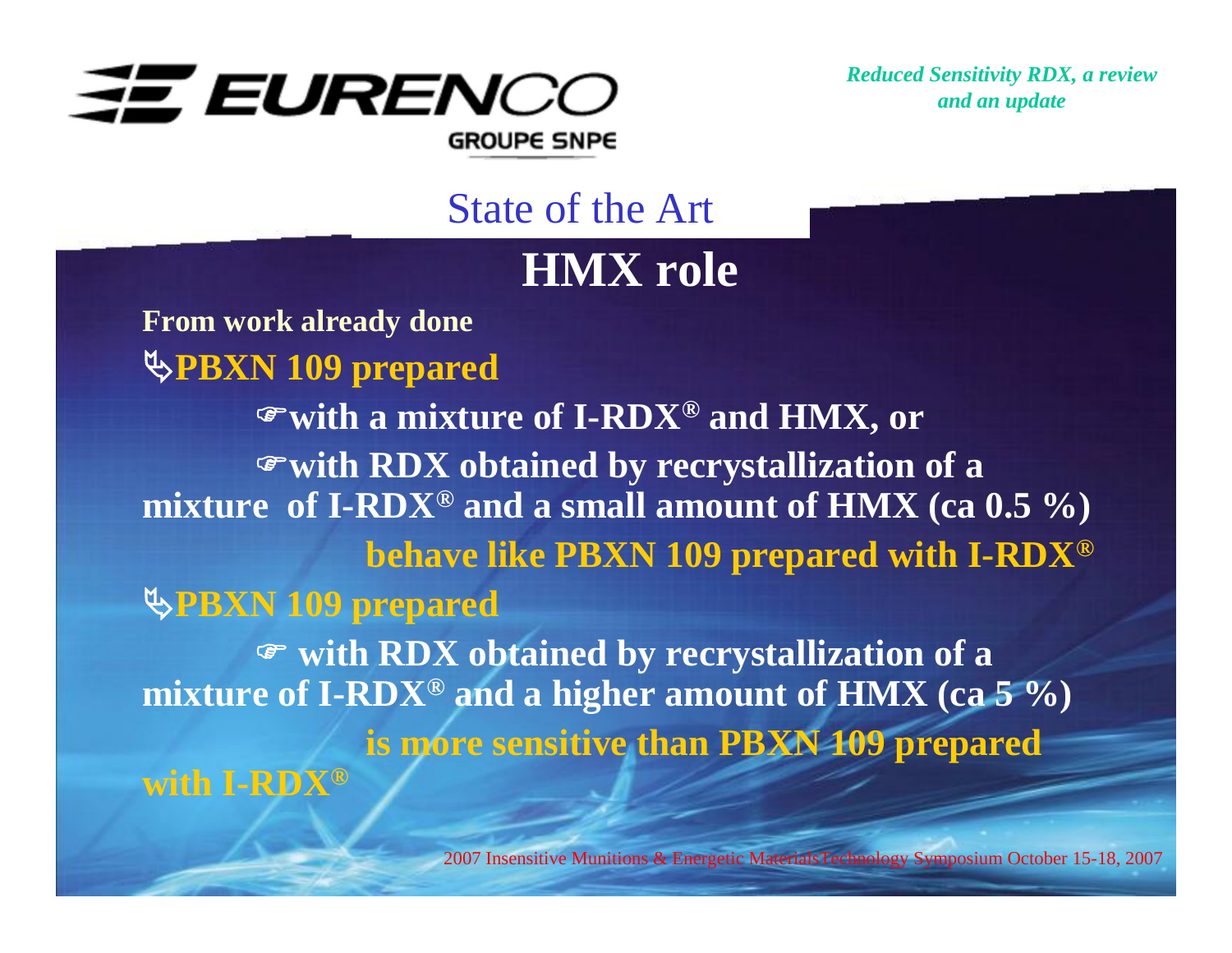

State of the Art

# **HMX role**

*Now the question is***:**

**What will happen if we remove HMX from the standard Bachmann RDX or decrease (to less than 0.5 %) its residual content?**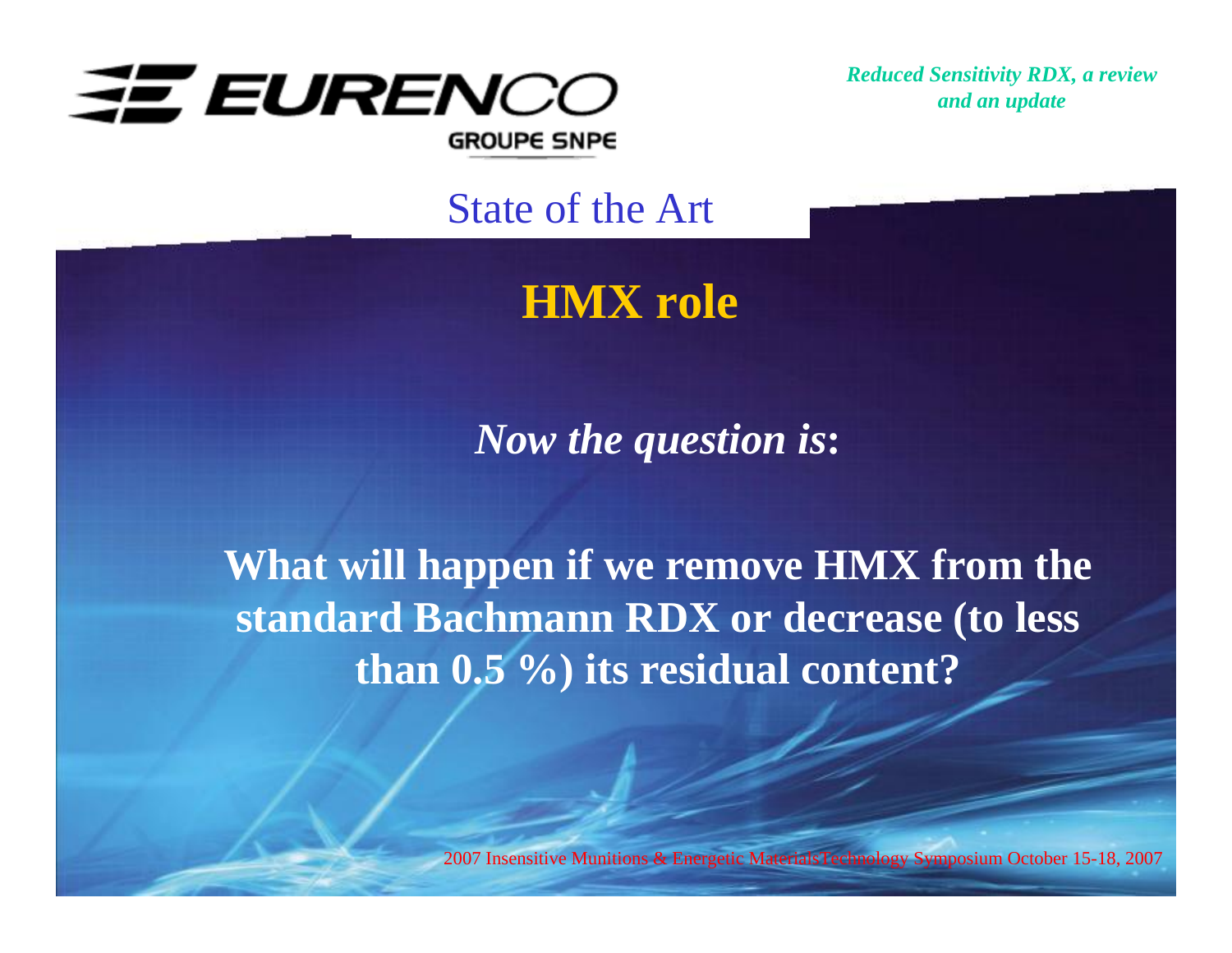

## RS-RDX update

# **RS-RDX production**

# •**Production, by crystallization, of two batches of low HMX (<0.5 %) Bachmann RDX (Batch 1 and Batch 2)**

| <b>RDX</b>     | Sieve $(\mu m, %$ retained) |     |     |                 | Mean diameter HMX                   |                 |  |
|----------------|-----------------------------|-----|-----|-----------------|-------------------------------------|-----------------|--|
| identification | 800                         | 315 | 150 | $\overline{7}4$ | $\sqrt{(\text{laser }\mu\text{m})}$ | content<br>$\%$ |  |
| <b>Batch 1</b> |                             | 41  | 72  | 89              | 323                                 | 0.2             |  |
| Batch 2        |                             | 29  | 68  | 86              | 313                                 | 0.4             |  |

**Results in red do not fulfil MIL spec class 1**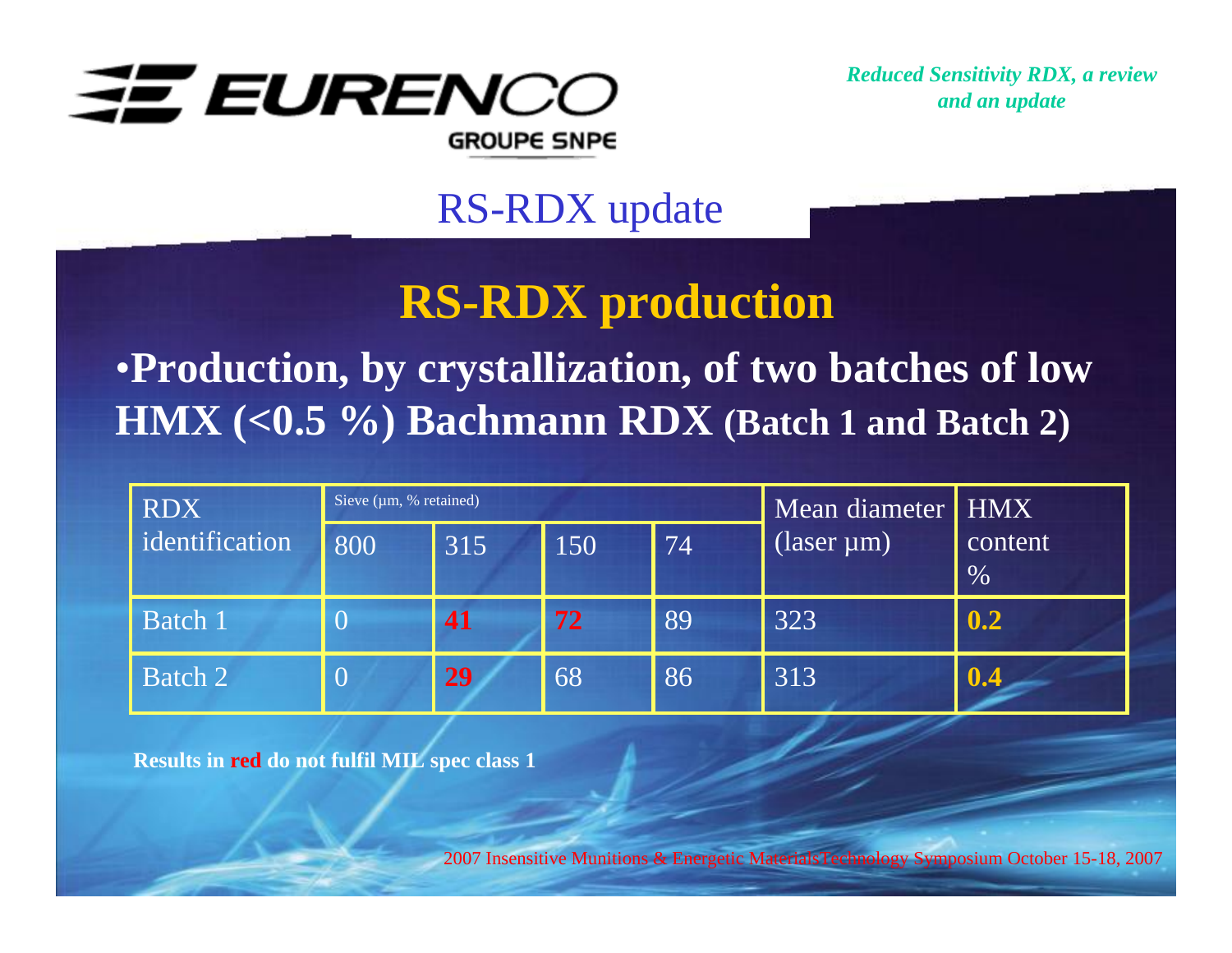

## RS-RDX update

# **PBXN 109 production**

**Preparation and characterization of the corresponding cast cured compositions with Batch 1 and Batch 2 RDX**

| <b>RDX</b>                                                       | Density          | <b>Mechanical properties</b> | <b>Shore</b> |                 |
|------------------------------------------------------------------|------------------|------------------------------|--------------|-----------------|
| identification                                                   |                  | Sm(MPa)                      | Em(%)        | <b>Hardness</b> |
| Batch 1                                                          | 1.689            | 0.30                         | 37.5         | 50              |
| Batch 2                                                          | 1.692            | 0.44                         | 24.8         | 54              |
| <b>Reference Mean value for</b><br>PBXN 109 (standard deviation) | 1.674<br>(0.008) | 0.52<br>(0.09)               | 40<br>(12)   | 53<br>(6.4)     |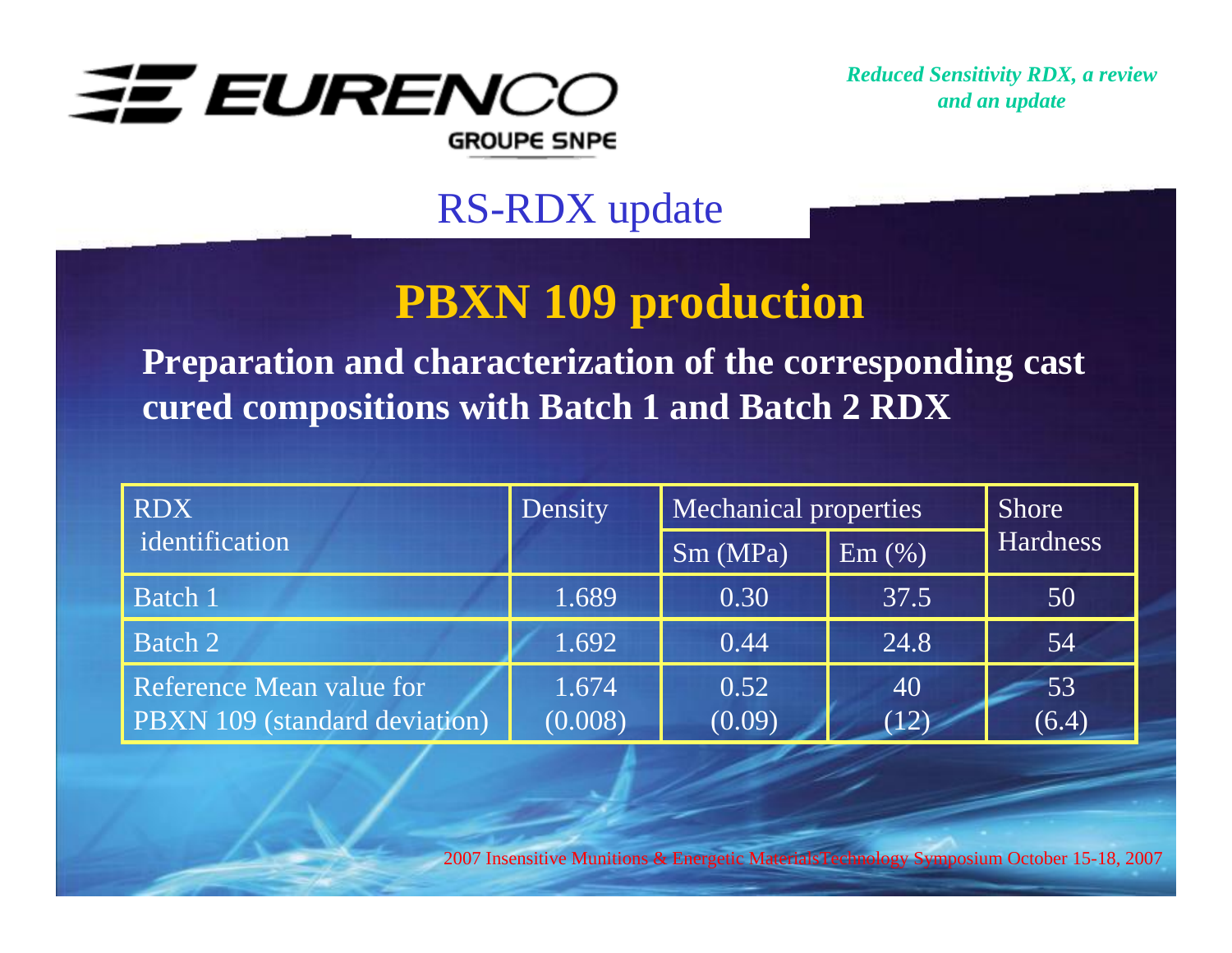

## RS-RDX update

# **PBXN 109 Evaluation**

# Gap test (ISGT) results at t<sub>o</sub> and after ageing 10 **weeks at 60°C with « fresh » Batch 1 and Batch 2 RDX**

| <b>RDX</b>                          | ISGT result at $t_{ol}$ |                                         | After 10 weeks at 60C  |                                         |
|-------------------------------------|-------------------------|-----------------------------------------|------------------------|-----------------------------------------|
| identification                      | Card number             | <b>Barrier</b><br><b>Pressure kBars</b> | Card number            | <b>Barrier</b><br><b>Pressure kBars</b> |
| <b>Batch 1</b>                      | 140                     | 53.7                                    | 145                    | 51.2                                    |
| Batch 2                             | 135                     | 56.4                                    | 145                    | 51.2                                    |
| <b>PBXN 109</b><br>Reference values | $135 - 145$             | 51.2-56.4                               | No change after ageing |                                         |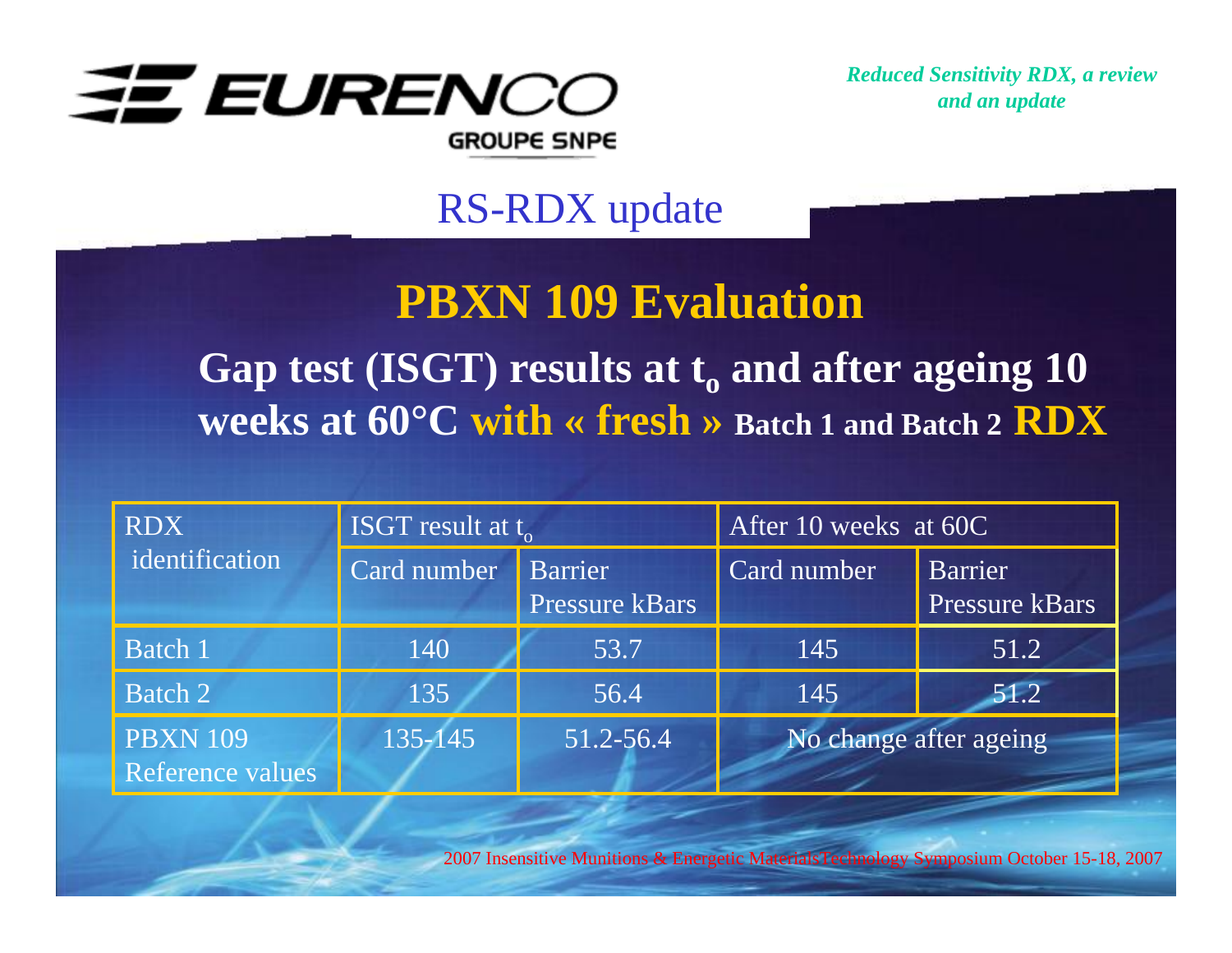

RS-RDX update

# **PBXN 109 Evaluation**

Gap test (ISGT) results at t<sub>0</sub> and after ageing at **60°C with aged batch 2 RDX (3 and 6 months)**

|                              |                      |                | ISGT on PBXN 109 aged  |                |  |
|------------------------------|----------------------|----------------|------------------------|----------------|--|
| <b>RDX</b><br>identification | ISGT result at $t_0$ |                | 3 months               | 6 months       |  |
|                              | Card                 | <b>Barrier</b> | <b>Barrier</b>         | Barrier        |  |
|                              | number               | Pressure kBars | <b>Pressure kBars</b>  | Pressure kBars |  |
| Batch 2                      | 145                  | 51.2           | 51.2                   | 40.4-44.4      |  |
| <b>PBX N 109</b>             | 135-145              | 51.2-56.4      | No change after ageing |                |  |
| Reference values             |                      |                |                        |                |  |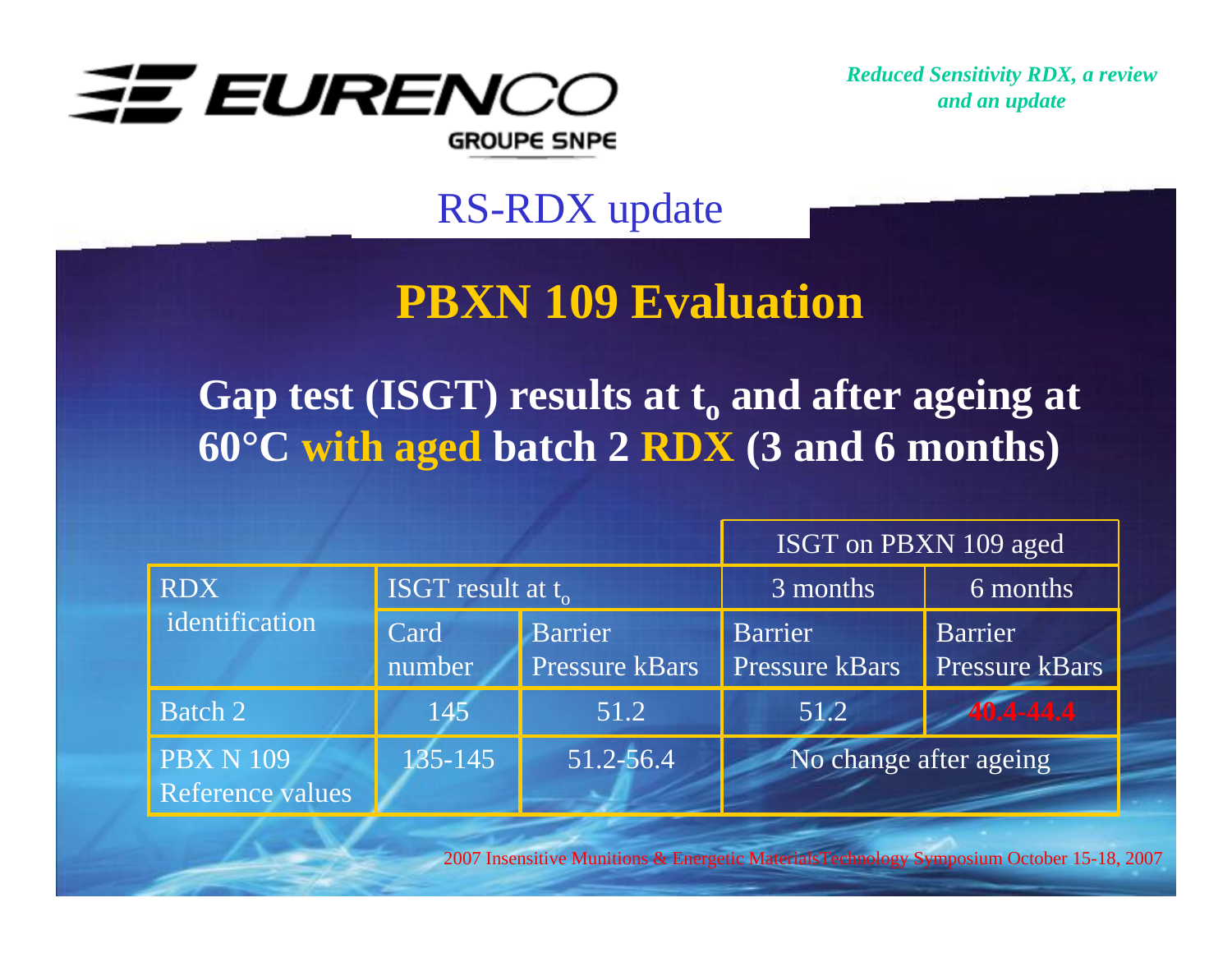

RS-RDX update

# **PBXN 109 Evaluation**

**From the shock sensitivity test results on PBX N 109 obtained so far**

ª**Removal (down to 0.5 %) of HMX from Bachmann RDX lead to RS-RDX**

 $\upphi$  but there is evidence of reversion after **ageing**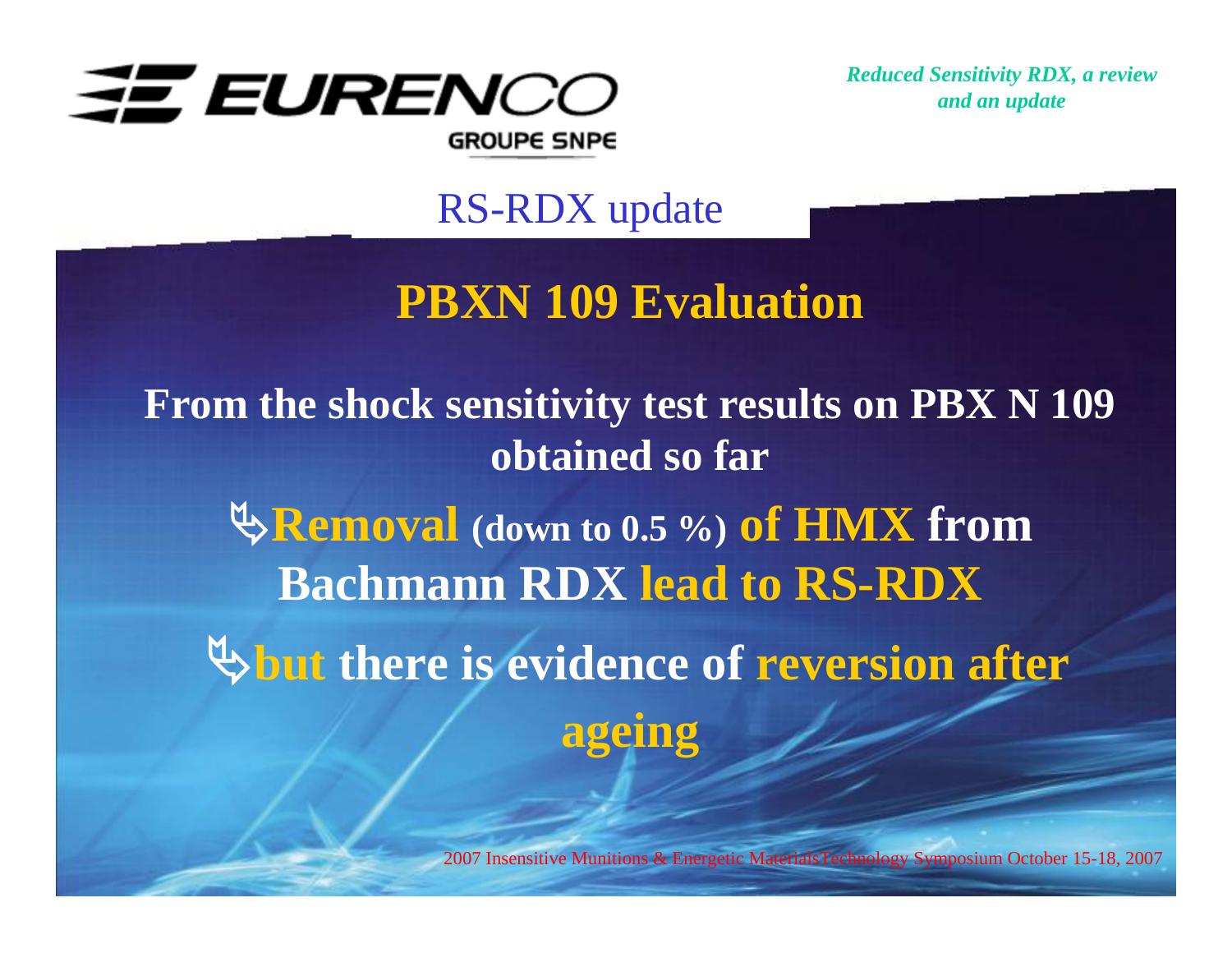

#### RS-RDX update

**RDX crystal characterization Characterization techniques:** •**NQR** •**DSC**•**defects quantification** –**matching refractive Index microscopy** –**density, solvent and water content**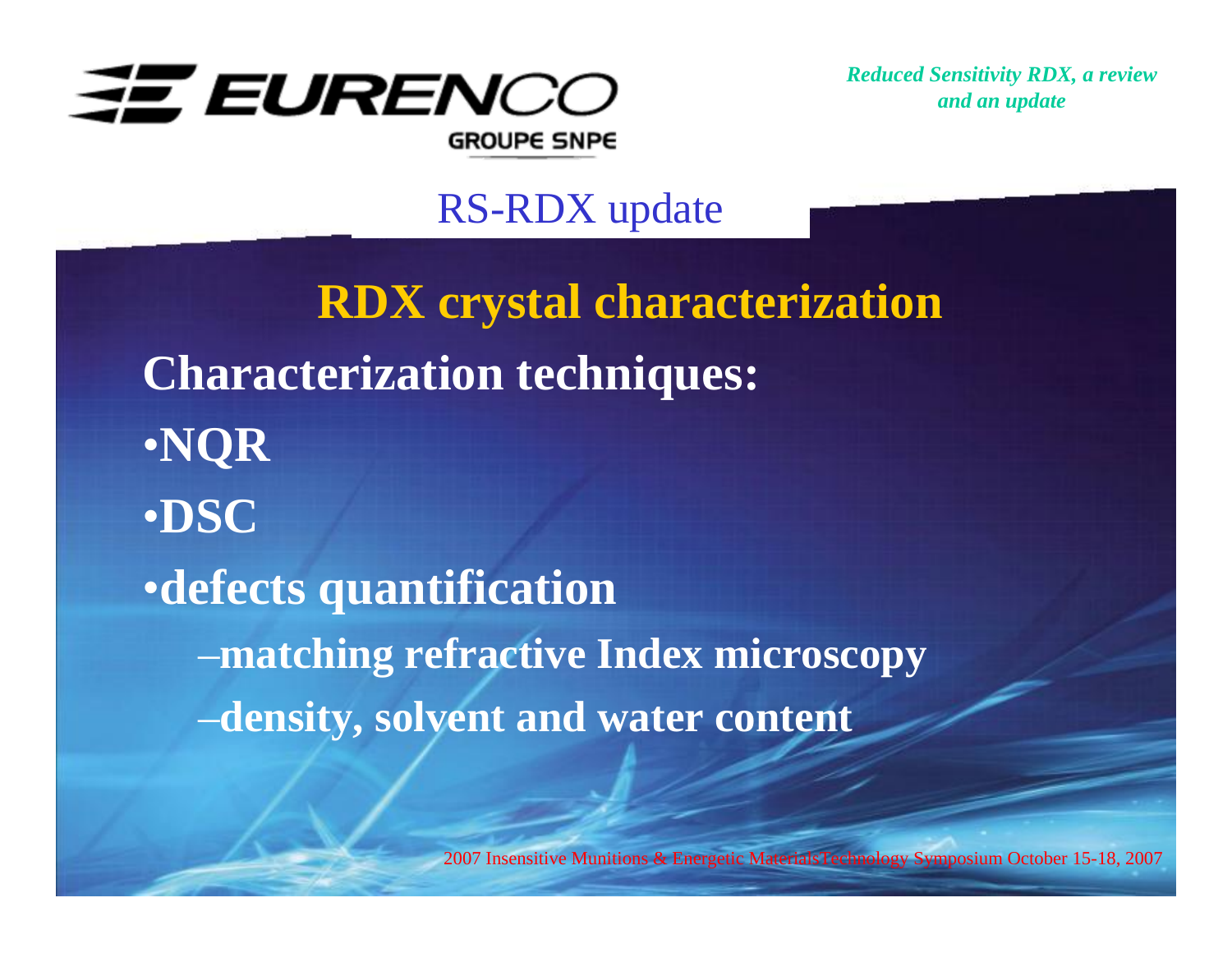

### RS-RDX update

# **RDX crystal characterization**

#### **NQR results**

| RDX type                                      | Peak width<br>(Hz) | Process  |
|-----------------------------------------------|--------------------|----------|
| <b>ADI</b>                                    | 125                | Woolwich |
| <b>BAE</b><br>Ordnance<br>Royal<br><b>RDX</b> | $11\overline{4}$   | Woolwich |
| <b>EURENCO I-RDX</b>                          | 123                | Woolwich |
| <b>DYNO RS-RDX</b>                            | 197                | Bachmann |
| <b>BAE OSI</b>                                | 320                | Bachmann |
| <b>EURENCO MI-RDX</b>                         | 329                | Woolwich |
| DYNO Type II RDX                              | 429                | Bachmann |



ªNo detectable peak for both RDX samples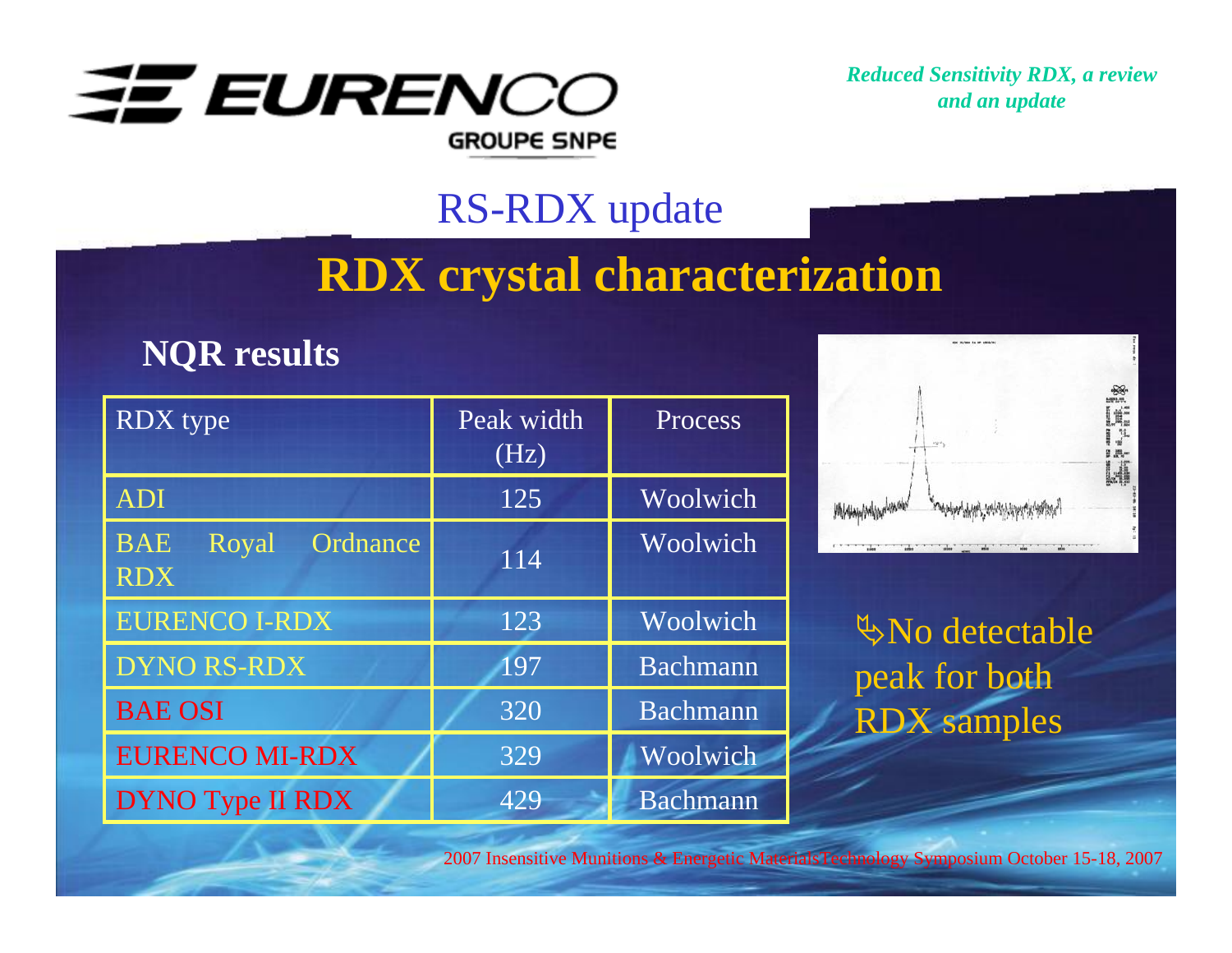

## RS-RDX update

# **RDX crystal characterization**

#### **Advanced DSC results**

| <b>RDX</b> type                               | Character              | Process         |
|-----------------------------------------------|------------------------|-----------------|
| <b>ADI</b>                                    |                        | Woolwich        |
| <b>BAE</b><br>Ordnance<br>Royal<br><b>RDX</b> |                        | Woolwich        |
| <b>EURENCO I-RDX</b>                          |                        | Woolwich        |
| <b>DYNO RS-RDX</b>                            | <b>intermediate</b>    | <b>Bachmann</b> |
| <b>BAE OSI</b>                                | MI                     | Bachmann        |
| <b>EURENCO MI-RDX</b>                         | $\left( \Gamma\right)$ | Woolwich        |
| <b>DYNO Type II RDX</b>                       | MI                     | Bachmann        |
| <b>Batchs 1 and 2</b>                         | <b>intermediate</b>    | <b>Bachmann</b> |



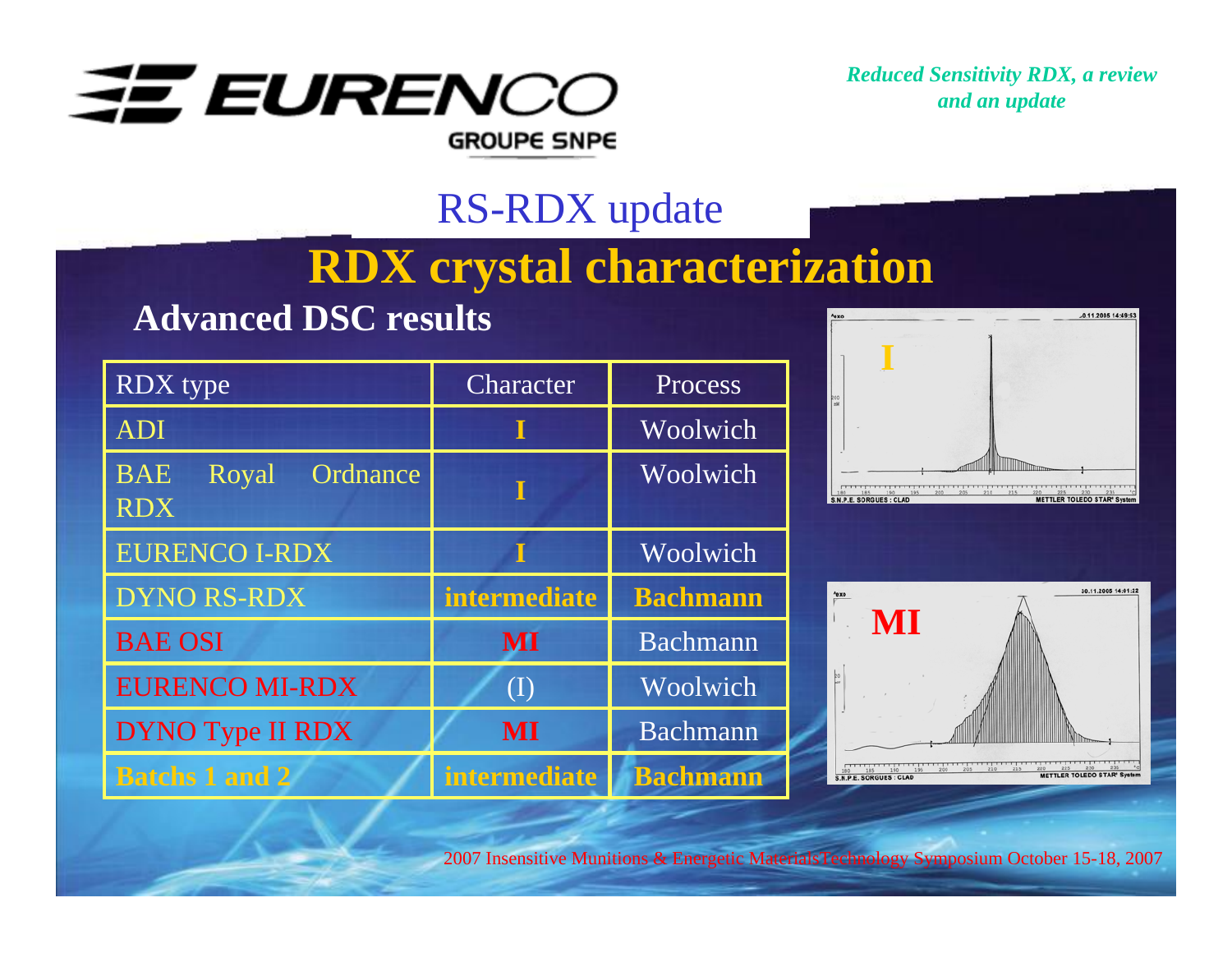

#### RS-RDX update

# **RDX crystal characterization**

#### **Internal defects measurement Matching refractive Index microscopy**



Batch 1







Standard Bachmann RDX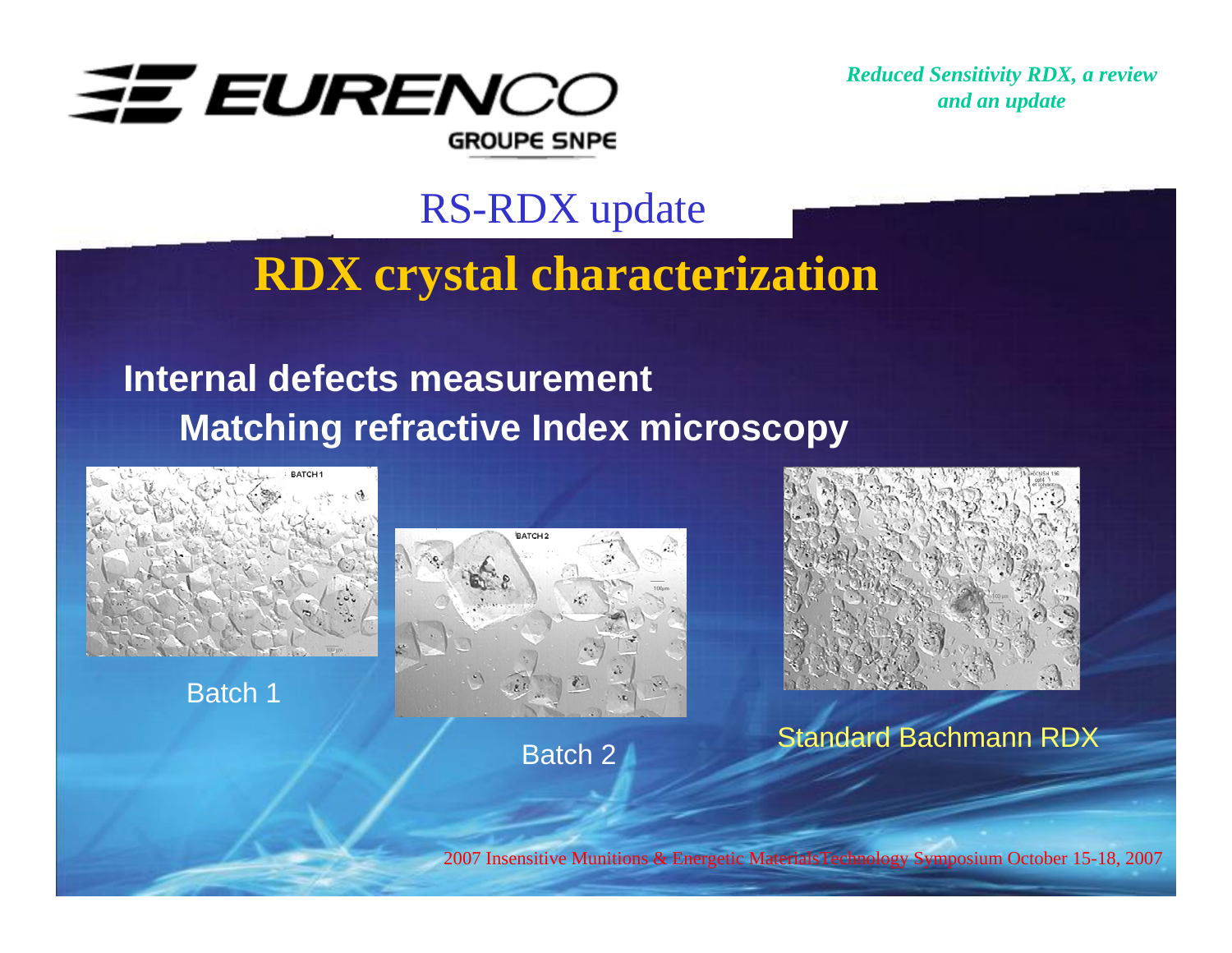

## RS-RDX update

# **RDX crystal characterization**

#### **Internal defects measurement**

| RDX type              | Batch 1 Batch 2 |      |
|-----------------------|-----------------|------|
| Solvent content (ppm) | 1020            | 4800 |

#### **Batch 1 further characterization**

| <b>Characterization method</b>     | Fraction<br>$>315 \mu m$ | Fraction<br>150-315 µm | Fraction<br>$< 150 \mu m$ |
|------------------------------------|--------------------------|------------------------|---------------------------|
| $HMX$ content $(\% )$              | 0.1                      | 0.2                    | 0.5                       |
| HPLC (CyOx content, ppm)           | 125                      | 120                    | 150                       |
| Solvent content (ppm)              | 3590                     | 690                    |                           |
| <b>DSC</b> (Insensitive Character) |                          | Intermediate           | MI                        |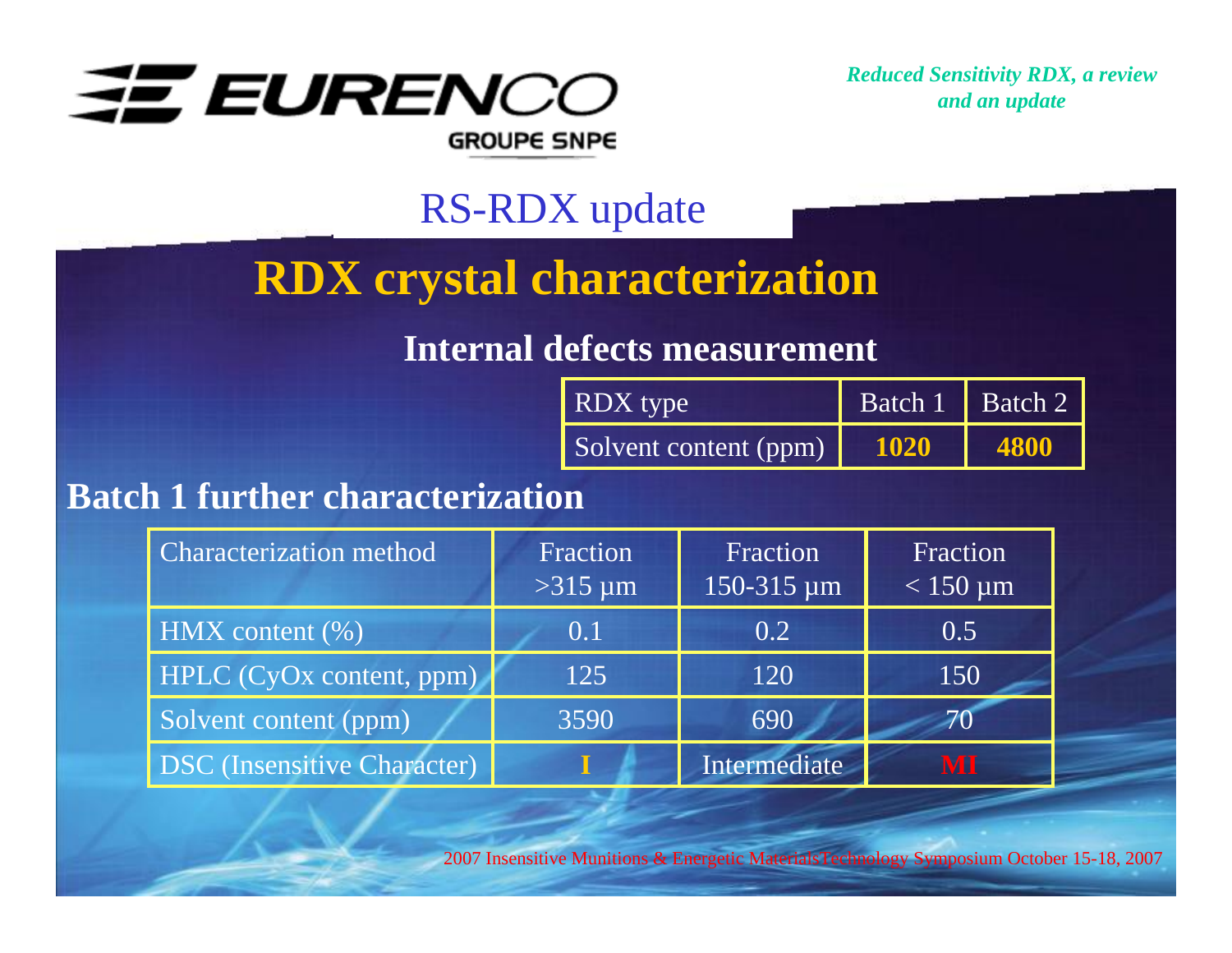

RS-RDX update

# **RDX crystal characterization Conclusions**

ª**NQR and Advanced DSC do not seem appropriate for RS character determination for Bachmann RS-RDX .**

ª**A high solvent content (Batch 2) does not seem to alter significantly the initial shock sensitivity, but may be a reason for the observed evolution after ageing.** 

ª**Advanced DSC seems to be very sensitive to residual HMX content.**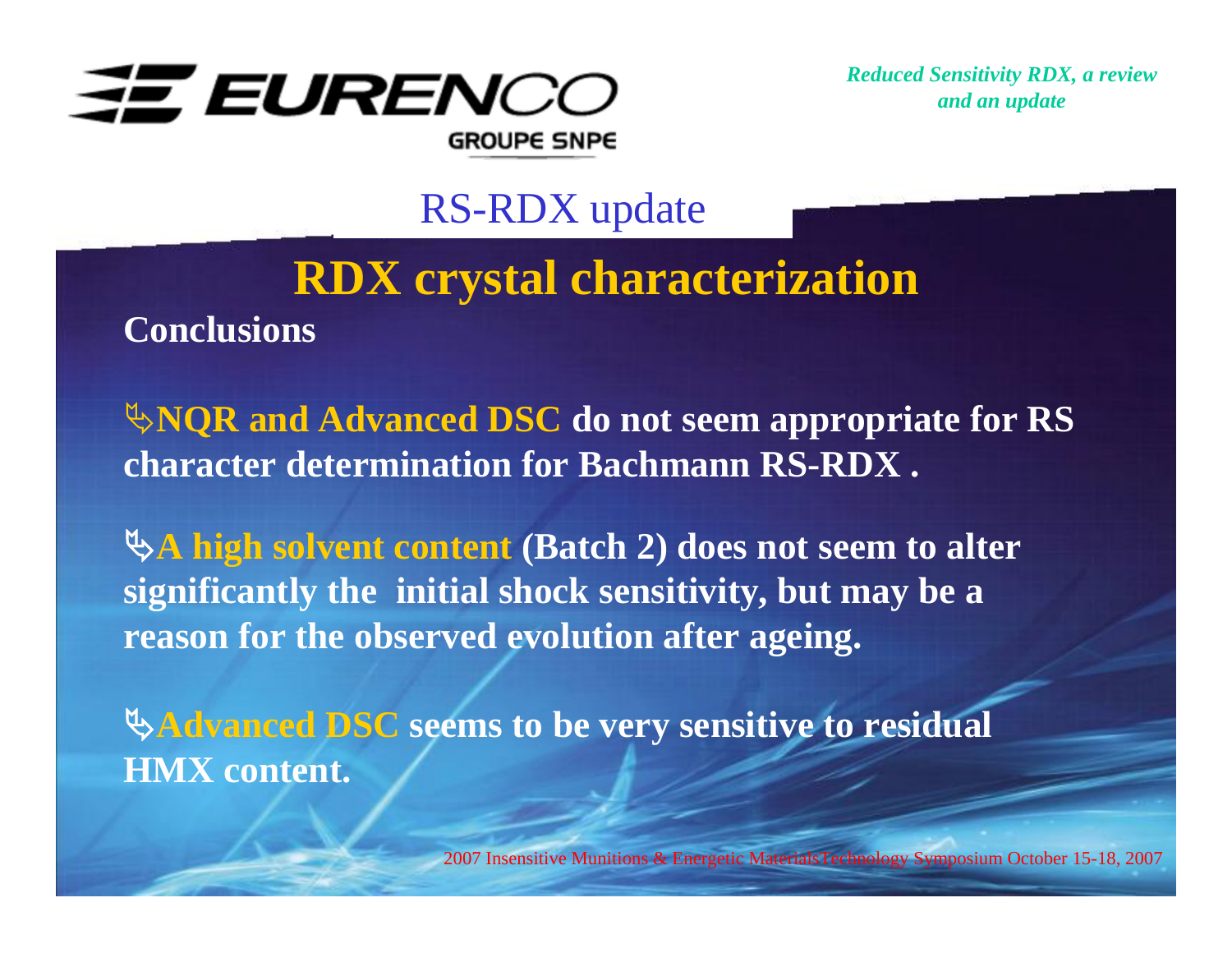

#### **Conclusions**

ª**EURENCO has introduced a RDX quality called I-RDX® which confers low shock sensitivity to the corresponding cast PBX compositions**

ª**This low sensitivity is maintained after ageing whatever the ageing conditions.**

> *<u><b>PFrom the work done in the field of RS-RDX</del>*</u> **-there are other producers of RS-RDX -residual content of HMX seems to play a role**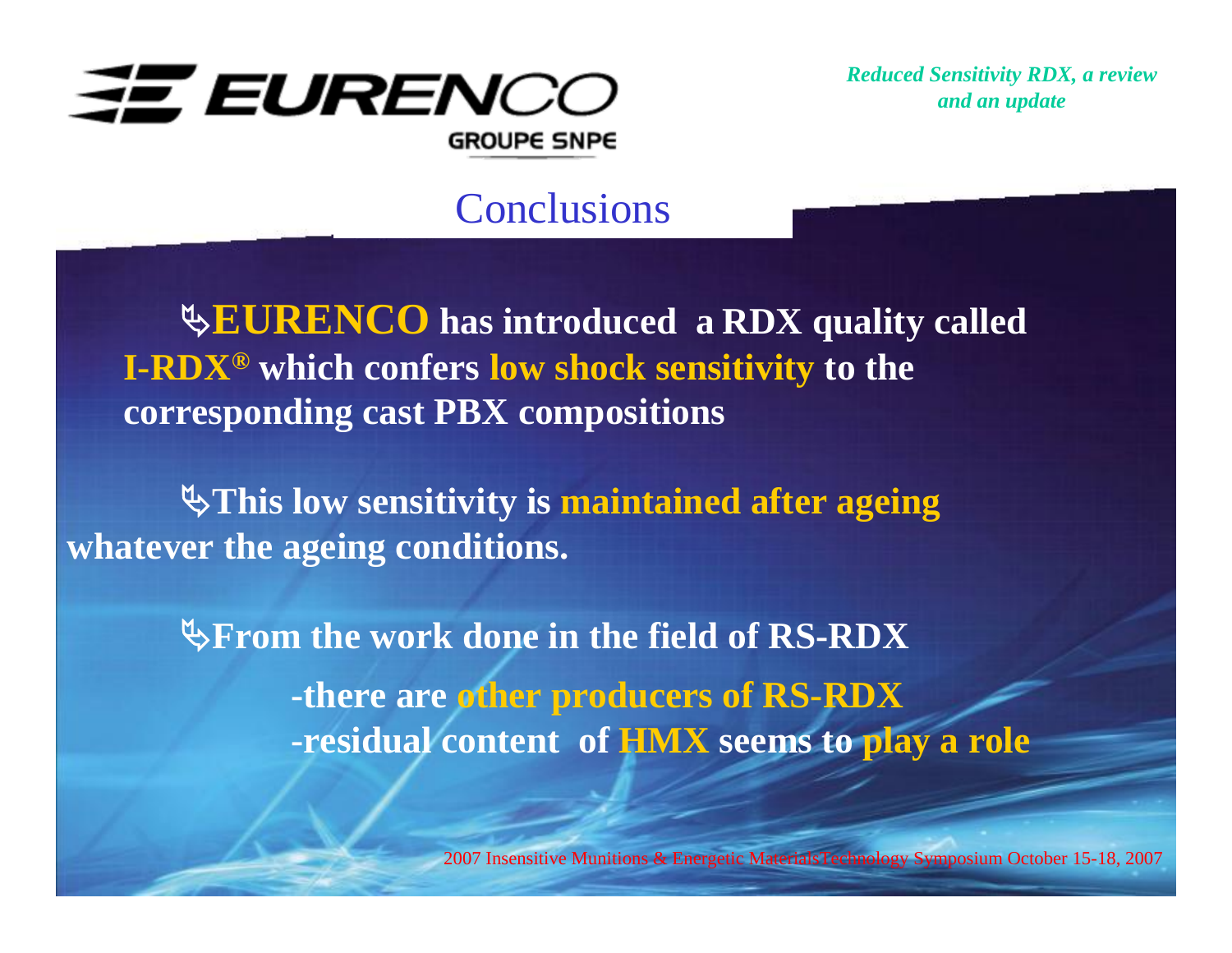

**Conclusions** 

**From the update presented here:**

ª**If standard Bachmann RDX is not Reduced Sensitivity (or may not remain),**

ª**Removal of most (to less than 0.5 %) of the HMX from Bachmann RDX may not be enough as reversion of shock sensitivity after ageing has been observed.**

ª**There is still no reliable technique to distinguish RS-RDX from standard RDX at crystal level**